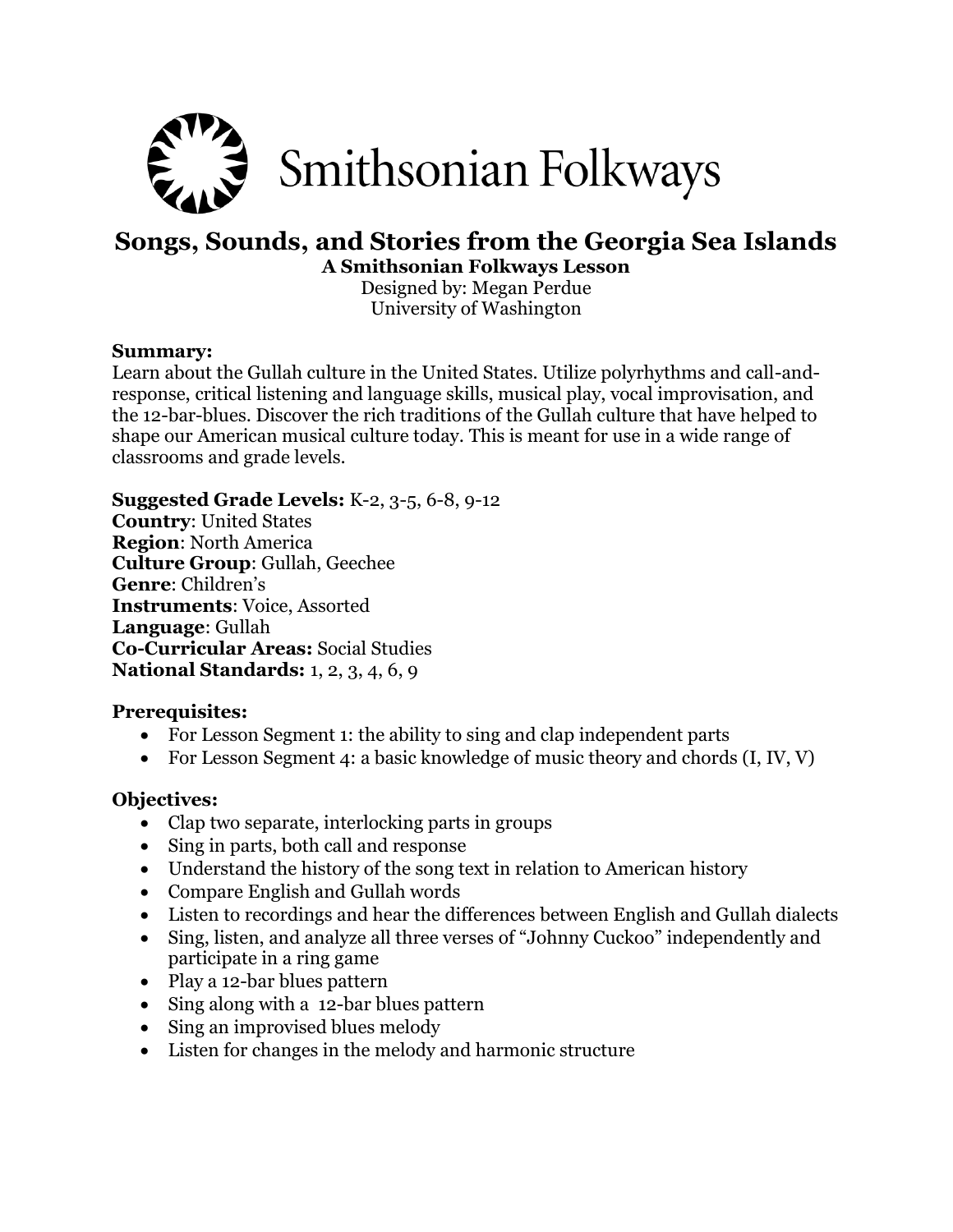### **Materials:**

- "Knee Bone," sung by Joe Armstrong & Group, from *The Alan Lomax Collection, Southern Journey - Vol. 13, Earliest Times*
- "Knee Bone" sheet music, arr. Megan Perdue, *(see attached)*
- "That's All Right" performed by Laura Rivers from *Been in the Storm So Long: A Collection of Spirituals, Folk Tales and Children's Games from John's Island, SC*  (SFW40031\_106) [http://www.folkways.si.edu/laura-rivers/thats-all-right/african-american](http://www.folkways.si.edu/laura-rivers/thats-all-right/african-american-music-african-american-spoken-american-folk-childrens-gospel/music/track/smithsonian)[music-african-american-spoken-american-folk-childrens](http://www.folkways.si.edu/laura-rivers/thats-all-right/african-american-music-african-american-spoken-american-folk-childrens-gospel/music/track/smithsonian)[gospel/music/track/smithsonian](http://www.folkways.si.edu/laura-rivers/thats-all-right/african-american-music-african-american-spoken-american-folk-childrens-gospel/music/track/smithsonian)
- "Johnny Cuckoo" performed by Janie Hunter from *Been in the Storm So Long: A Collection of Spirituals, Folk Tales and Children's Games from Johns Island, SC*  (SFW40031\_121) [http://www.folkways.si.edu/been-in-the-storm-so-long-spirituals-folk-tales-and](http://www.folkways.si.edu/been-in-the-storm-so-long-spirituals-folk-tales-and-childrens-games-from-johns-island-sc/african-american-music-spoken-gospel/music/album/smithsonian)[childrens-games-from-johns-island-sc/african-american-music-spoken](http://www.folkways.si.edu/been-in-the-storm-so-long-spirituals-folk-tales-and-childrens-games-from-johns-island-sc/african-american-music-spoken-gospel/music/album/smithsonian)[gospel/music/album/smithsonian](http://www.folkways.si.edu/been-in-the-storm-so-long-spirituals-folk-tales-and-childrens-games-from-johns-island-sc/african-american-music-spoken-gospel/music/album/smithsonian)
- Space to move
- "Improvised Blues" sung by Mary Pinckney and Janie Hunter, from *Been in the Storm So Long: A Collection of Spirituals, Folk Tales and Children's Games from Johns Island, SC* (SFW40031\_127) [http://www.folkways.si.edu/been-in-the-storm-so-long-spirituals-folk-tales-and](http://www.folkways.si.edu/been-in-the-storm-so-long-spirituals-folk-tales-and-childrens-games-from-johns-island-sc/african-american-music-spoken-gospel/music/album/smithsonian)[childrens-games-from-johns-island-sc/african-american-music-spoken](http://www.folkways.si.edu/been-in-the-storm-so-long-spirituals-folk-tales-and-childrens-games-from-johns-island-sc/african-american-music-spoken-gospel/music/album/smithsonian)[gospel/music/album/smithsonian](http://www.folkways.si.edu/been-in-the-storm-so-long-spirituals-folk-tales-and-childrens-games-from-johns-island-sc/african-american-music-spoken-gospel/music/album/smithsonian)
- Chordal instruments and/or melodic instruments
- Whiteboard, chalkboard, or easel

### **Lesson Segments:**

- **1. Gimme de Knee Bone Bent** (National Standards 1, 9)
- **2. Gullah Speech and Dialect** (National Standards 6, 9)
- **3. Johnny Cuckoo** (National Standards 1, 6)
- **4. Gullah Blues** (National Standards 1, 2, 3, 6)

### **1. Gimme de Knee Bone Bent**

- **a.** Listen to recording
	- **i.** Keep rhythmic pulse of the song
	- **ii.** Sing melody line on neutral syllable
	- **iii.** Aurally discern and explore interlocking clapping pattern; clap along with recording
- **b.** Discuss history of the text:
	- **i.** "One slave song that endured in the Gullah dialect exhorted dancers to 'Gimme de knee bone bent.' White masters probably heard this line as a compliant acceptance of the need for a Christian posture of prayer. But slaves themselves no doubt understood the phrase more fully as clear reinforcement of their own ancestors' values. Many West Africans believed that straightened knees, hips, and elbows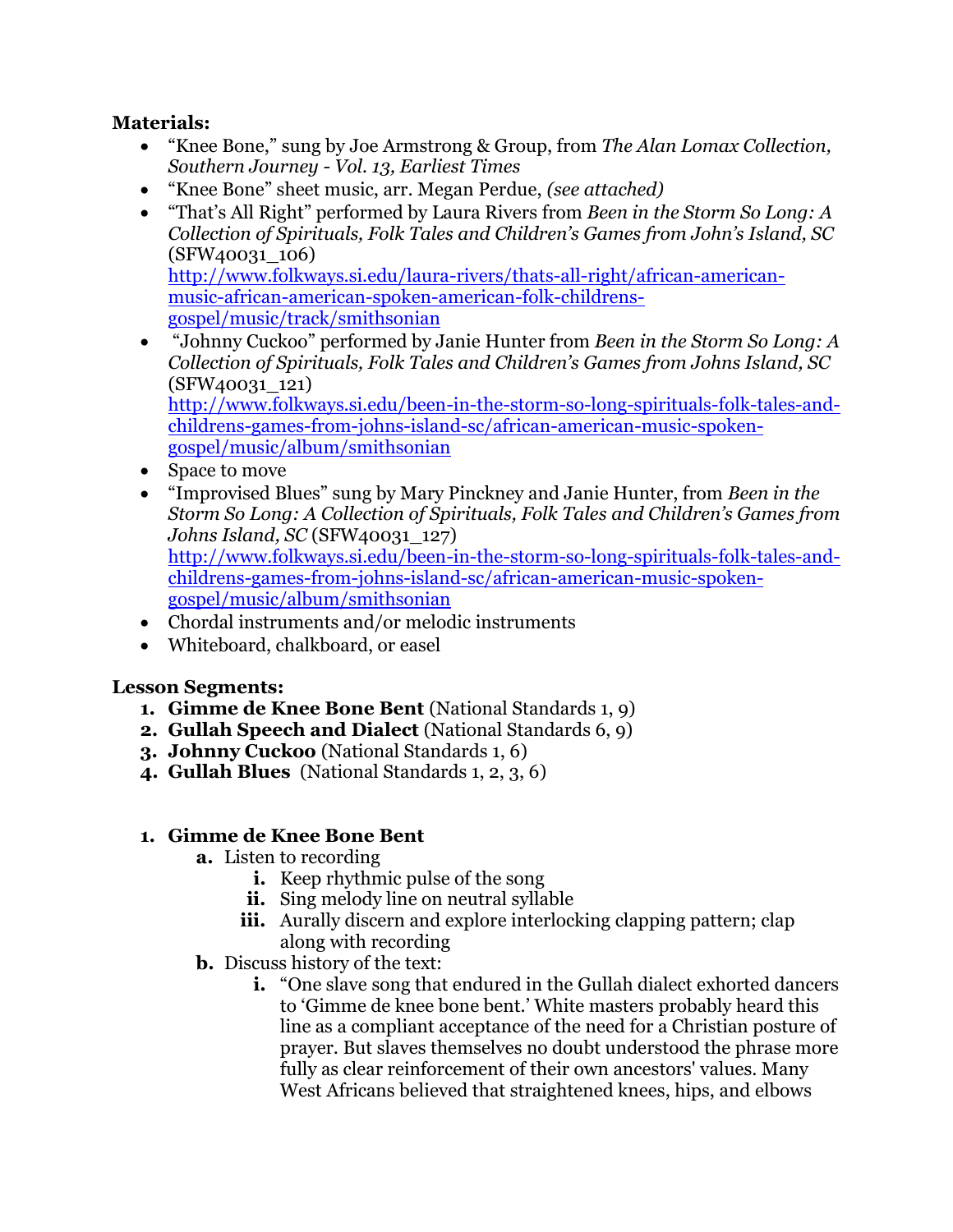epitomized death and rigidity, while flexed joints embodied energy and life. The bent knee bone symbolized the ability to 'get down'" - PBS

- **c.** Learn call, response, and clapping parts aurally.
- **d.** Once parts are learned, alternate call, response and clapping parts through separate student groups.

**Assessment:** Students can independently perform "Knee Bone" with call, response, and clapping parts.

### **2. Gullah Speech and Dialect**

- **a.** Listen to "That's All Right"
	- **i.** First listening for familiarity
	- **ii.** Second listening, pay attention to lyrics that sound like English words but are perhaps a bit different
- **b.** Discuss and list which words sound like English words but may be different
- **c.** Borrowing words and sounds from the word chart (*see below)*, learn how familiar English words are spoken in Gullah

**Assessment:** After hearing an English word from the prepared list, are students able to say the same word in Gullah?

| <b>GULLAH</b> | <b>ENGLISH</b> |
|---------------|----------------|
| bud           | <b>birds</b>   |
| gal           | girl           |
| mammy         | mother         |
| tank you      | thank you      |
| dis           | this           |
| 'cept         | except         |
| gwine         | going          |
| ober yah      | over here      |
| dat           | that           |
| yessum        | yes sir        |
| fuss          | first          |
| lettle        | little         |
| smaat         | smart          |
| de            | the            |
| una           | you            |

### **Common Gullah Words and their English Equivalents Vocabulary Chart**